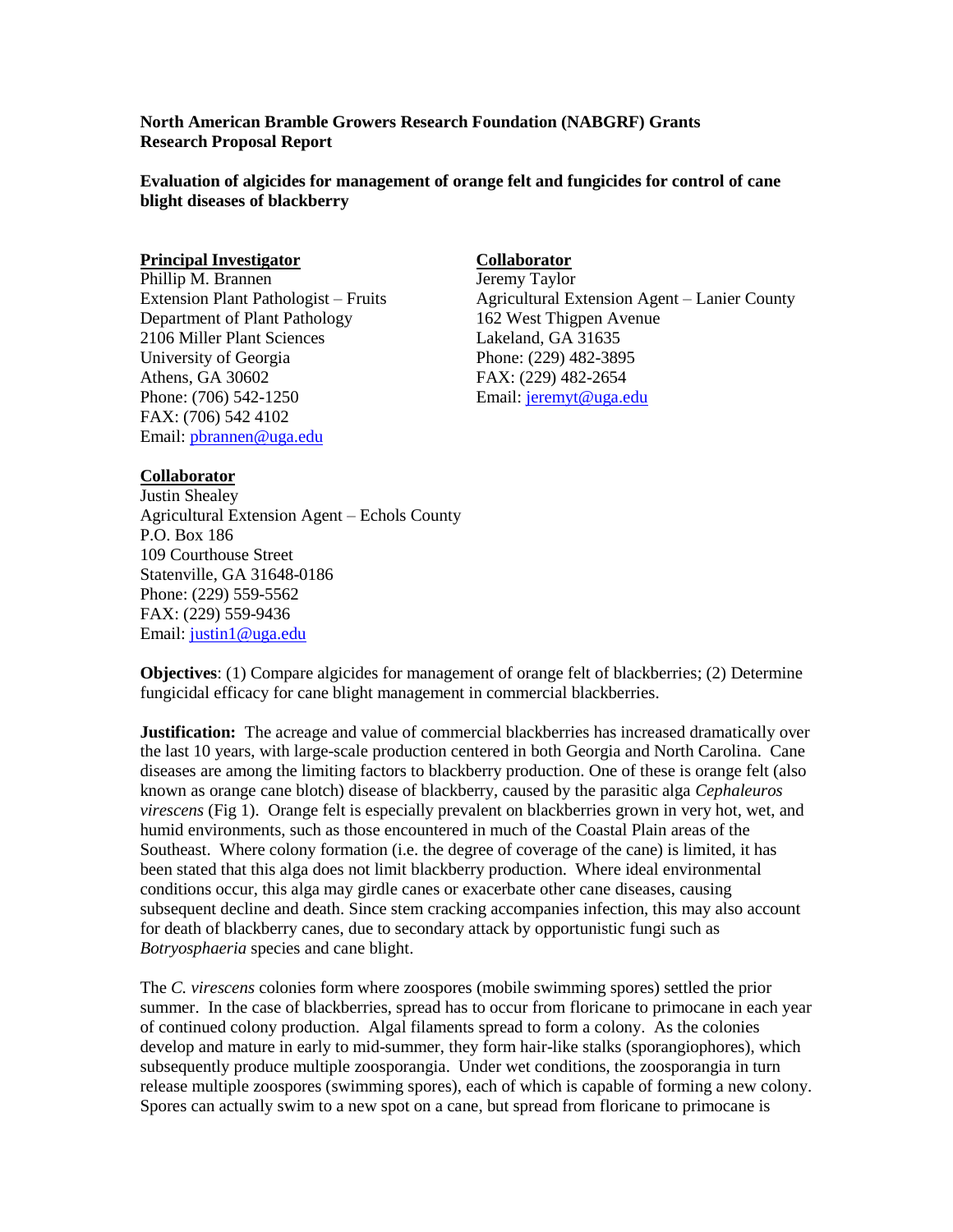likely through splashing water from summer rains. The disease cycle can be continuous for 8-9 months under favorable environmental conditions.

Copper sprays have been traditionally utilized to suppress this disease; though many copper products are registered for control of blackberry diseases, the labeled use times for most copper materials may not be sufficient to cover all infection periods. Also, copper injury can occur with prolonged use or under certain environmental conditions, such as very hot or prolonged moist periods (poor drying conditions). Mid-summer copper applications are not generally allowed under most current labels, and once again, plant tissue damage may possibly occur under hot conditions. Likewise, Bordeaux mixture has been utilized for control of algal pathogens on other commodities, but it may be phytotoxic, and other formulations of coppers have generally replaced Bordeaux as the product of choice. Additional materials are needed for management of orange felt, and efficacy data will be required to determine which algicides and/or fungicides (some impact algae as well) will be of value for management of this disease.



# A B

**Figure 1.** Clusters of *Cephaleuros virescens* sporangiophores (A) and yellow to orange velvetlike colonies formed by *C. virescens* on a thornless blackberry cane (B).When actively sporulating, the zoosporangia are borne on stalks which give the "orange felt" appearance associated with the disease. Orange felt forms yellow to orange spots, starting on the base of the canes in the late spring or early summer. Spots become more pronounced each fall.

Cane blight can also be a major disease of blackberry in the Southeast, resulting in severe losses – sometimes resulting in the complete destruction of fruiting canes in any given year. As with orange felt, wet, humid conditions observed in Georgia and other southeastern states allow for significant losses following pruning or other injuries to the primocane. Cane blight is caused by *Leptosphaeria coniothyrium*, a common fungus which also causes stem canker on roses and other ornamentals (Fig 2). The fungus produces two types of fruiting structures (pseudothecia and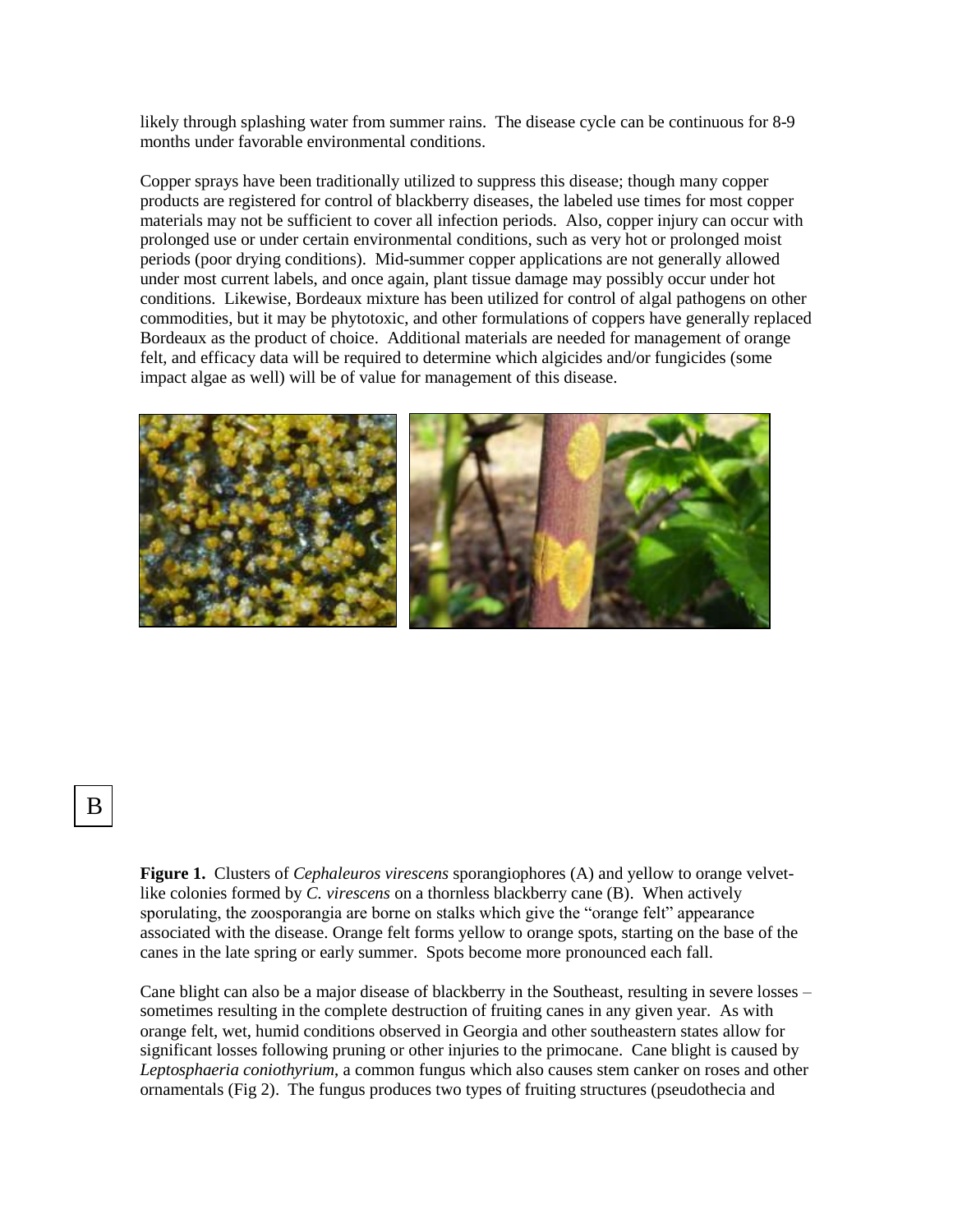pycnidia), both of which are largely buried in the dead bark tissue. Likewise, the fungus produces two respective spore types (ascospores or conidia).

The fungus overwinters on dead tissue of old floricanes (fruiting canes). If not removed, dead canes or cane tissue can serve as a ready source of inoculum. Spores are produced from the spring through the fall, and spores infect injured primocane tissue. Therefore, the risk of cane blight is greatly increased when primocanes are injured or improperly pruned. Though pruning cuts provide a major infection site, insect damage, herbicide damage, freeze injury, or injury from farm machinery or other mechanical operations will likewise provide sites for infection to occur. If rainfall immediately follows any injury, this furthers the likelihood of pathogen infection and establishment in the vascular tissue. Once primocane infection has occurred, the pathogen continues to invade plant tissue during the fall and winter, resulting in floricane bud failure and cane dieback in the following spring, completing the disease cycle.

In the summer, fall, and winter following the initial wound-site infection, cane blight lesions may develop on the primocanes; these lesions are generally dark red to purple with irregular purple borders – similar in appearance to those of Botryosphaeria cane canker. In some cases, lesions may extend for only a few inches, but canes can also be girdled by larger lesions or cankers, resulting in their death and complete loss of production the following year. Floricane lesions become brittle in the spring and summer, and released spore masses dry on the canes, often resulting in a silvery to gray surface appearance on dead tissue. With a hand lens, the fruiting structures will appear as small, black, pimple-like bumps which are largely buried in the blackberry tissue.

Numerous fungicides could be brought to bear on cane blight, but efficacy data for management of cane blight is lacking as well. Efficacy trials are greatly needed to help us address both cane blight and orange felt.



**Figure 2.** Symptoms (A) and signs (B) of cane blight. Following infection, dead and dying floricanes are observed in the spring and summer. Dead canes may have a silvery to gray appearance. Damage is generally associated with pruning cuts, especially large ones. With a hand lens, small, black, pepper-like specks can be seen on the surface of the dead tissue. These are the fruiting structures for the fungus (pseudothecia and/or pycnidia).

**Methodology:** The following treatments were designed to address the efficacy of fungicides and/or algicides for cane blight and orange felt management. Treatments were applied to a randomized complete block design. Five replications of each treatment were conducted, and each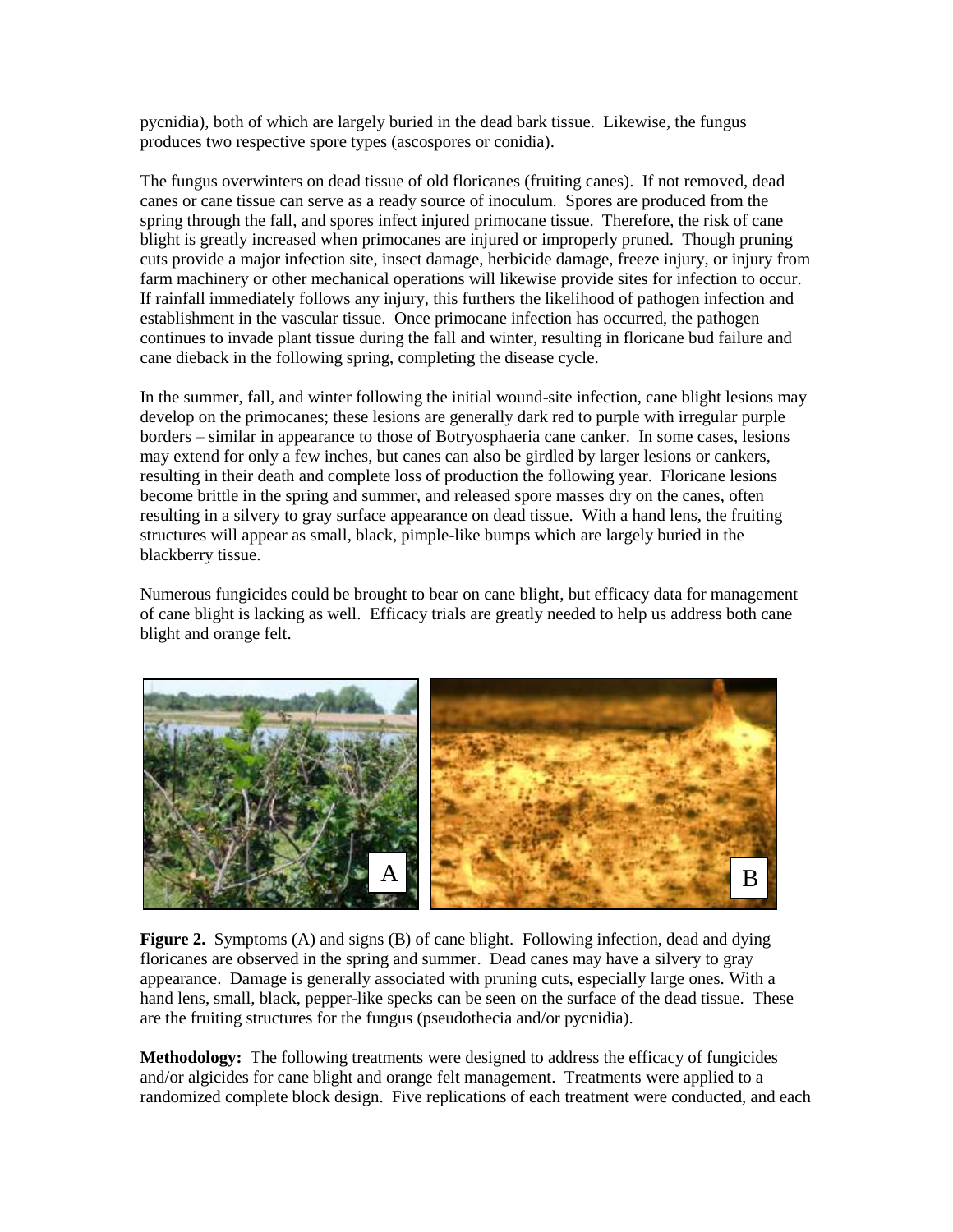replication consisted of a single plant. Fungicide applications were made with a backpack sprayer to runoff at multiple application dates. A minimum of one plant was skipped between spray plants to minimize plot-to-plot spray drift. Variables measured were severity of both diseases.

## **Results:**

**Orange felt.** Rainfall was more than adequate for disease development. Copper application has been generally recommended for suppression of *Cephaleuros virescens* diseases of fruit plants in the Southeast, but it was not effective in this trial. Possibly due to its systemic activity, Prophyt was the only efficacious treatment, providing substantial suppression of orange cane blotch. Phytotoxic effects were present in both the Prophyt and potassium sorbate treatments, each causing marginal leaf burn. Potassium benzoate caused severe phytotoxic damage to the plant, as indicated by a more general leaf burn.

|                      | Orange cane blotch severity |
|----------------------|-----------------------------|
| Treatment and rate/A | $(\%)^x$                    |
|                      |                             |
|                      |                             |
|                      |                             |
|                      | 42.5 <sub>b</sub>           |
|                      |                             |
|                      |                             |
|                      |                             |
|                      |                             |
|                      |                             |
|                      |                             |
|                      | 50.0 ab                     |
|                      | 48.0 ab                     |
|                      | 43.5 ab                     |

**Cane blight.** Rainfall was sufficient for cane blight establishment as well. Though Pristine has shown efficacy in previous trials, the only fungicide that provided significant control of cane blight was the DMI fungicide Rally. Cane blight is mainly a disease that follows pruning, so timing of Rally applications to pruning should reduce the development of disease, especially when chemical control is combined with good cultural management recommendations. It is surprising that the broad-spectrum, dual-component treatments such as Pristine, Switch, and Topsin M + Captan were not more efficacious. Additional fungicides are needed, as Rally alone will likely develop resistance over time without good alternation partners. With this said, other DMI fungicides should be tested in the future, as some may be even more efficacious than Rally.

| Treatment and rate/A | Cane blight severity (%) |
|----------------------|--------------------------|
|                      |                          |
|                      |                          |